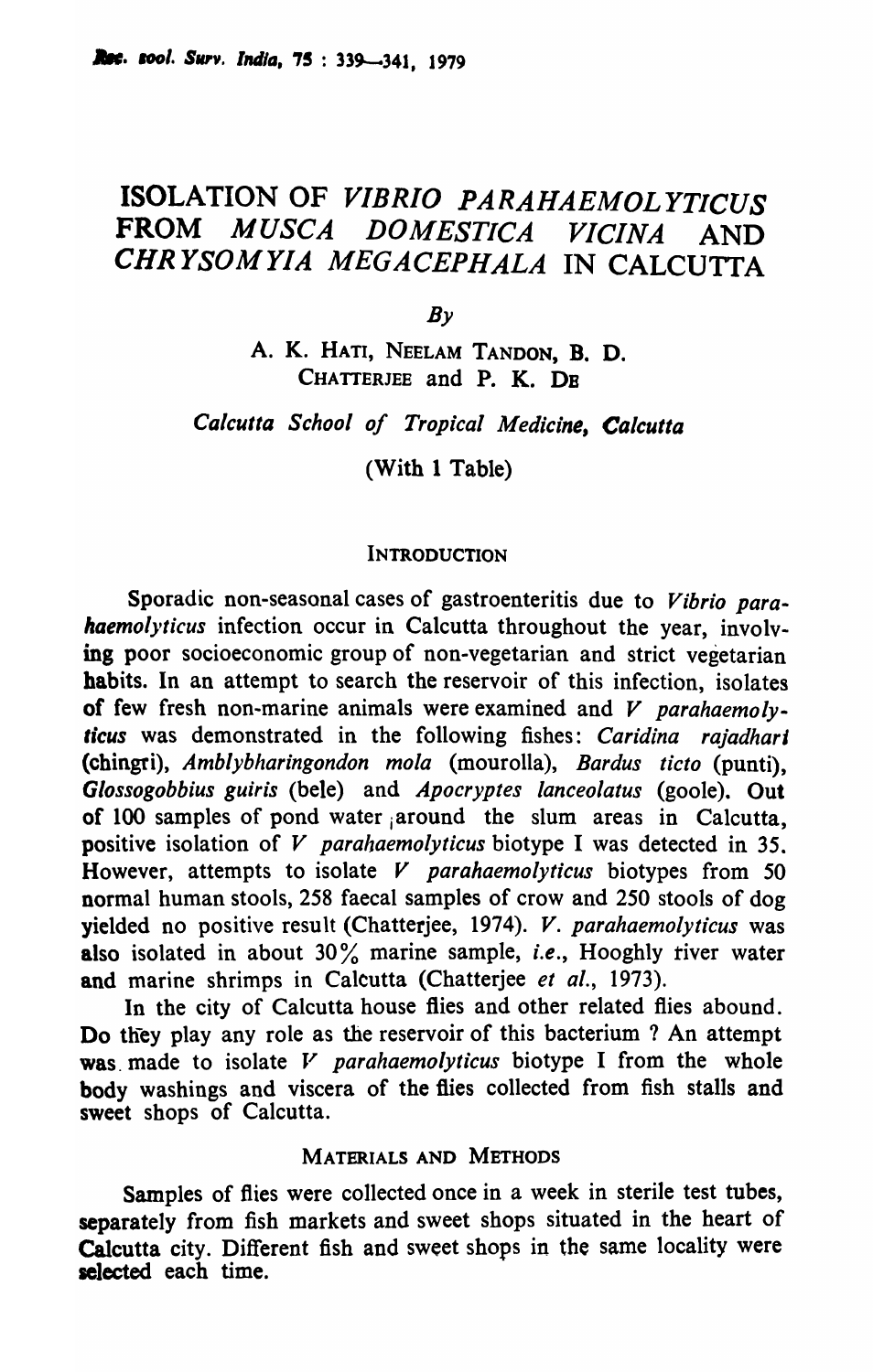As soon as the collection was brought to the laboratory, the tubes containing the flies were kept in ice for 20 minutes so as to anaesthetize them for dissection. Five flies each from fish and sweet shop were selected at random for dissection.

Prior to dissection, each fly was dropped in a labelled sterile test tube having 10 kml. of alkaline peptone water containing  $3\%$  NaCl  $(P \t 9.2)$ , with the help of a sterile forceps. Each tube was then shaken thoroughly, so as to wash the fly externally and kept as such for 10 minutes. Internal viscera of each fly was then dissected on a sterile slide using sterile forceps and needles. Internal organs so dissected were then drained into another labelled tube (label corresponding to its washing) containing 10 ml. of peptone solution.

The washings of individual flies and internal viscera so collected were then bacteriologically investigated for isolation of *V. parahaemolyticus* biotype I according to the method of Chatterjee (1974).

|                     | Musca domestica vicina<br>Washings |             |          | Viscora               |           | Chrysomyia<br>Washings |                    |         |          | megacephala<br>Viscora |                |          |
|---------------------|------------------------------------|-------------|----------|-----------------------|-----------|------------------------|--------------------|---------|----------|------------------------|----------------|----------|
| Site                | $\dot{\mathsf{z}}$                 | Positive    | $\aleph$ | $\dot{\vphantom{1}z}$ | Positive  | $\aleph$               | $\mathbf{\dot{z}}$ | Positiv | $\aleph$ | .<br>Ž                 | Positive       | $\aleph$ |
| Fish stalls<br>(10) | 44                                 | $\mathbf 2$ | 4.54     | 41                    | 8         | 19.51                  | 6                  |         |          |                        | $\overline{a}$ | 50       |
| Sweet shops<br>(10) | 45                                 | 3           | 6.66     | 40                    | <b>10</b> | 25.00                  | 5                  |         |          |                        |                |          |
| TOTAL (20)          | $\cdot$ 89                         | 5           | 5.61     | 81                    | 18        | 22.22                  | -11                |         |          | 9                      | 2              | 22.22    |

Table 1.-Isolation of *Vibro parahaemolyticus* from *Musca domestica vicina* and *Chrysomyia megacephala.* 

## RESULTS AND DISCUSSION

From 10 different fish stalls, 44 house flies *(Musca domestica vicina*) and 6 blue bottle flies (*Chrysomyia megacephala*) were captured. Similarly from 10 sweet shops 45 house flies *(M. d. vicina)* and 5 blue bottle flies *(C. megacephala)* were brought to the laboratory (Table 1).

Out of altogether 89 *M. d. vicina, V. parahaemolyticus* was isolated from the surface washings of 5 specimens  $(5.61\%)$  of which 2  $(4.54\%)$ were collected from the fish stalls and  $3(16.66\%)$  from the sweet shops.

Out of 81 viscera of *M. d. vicina* examined, *V. parahaemolyticus* was present in 18 (22.22%), 8 (19.51%) from fish stalls and 10 (25%) from sweet shops.